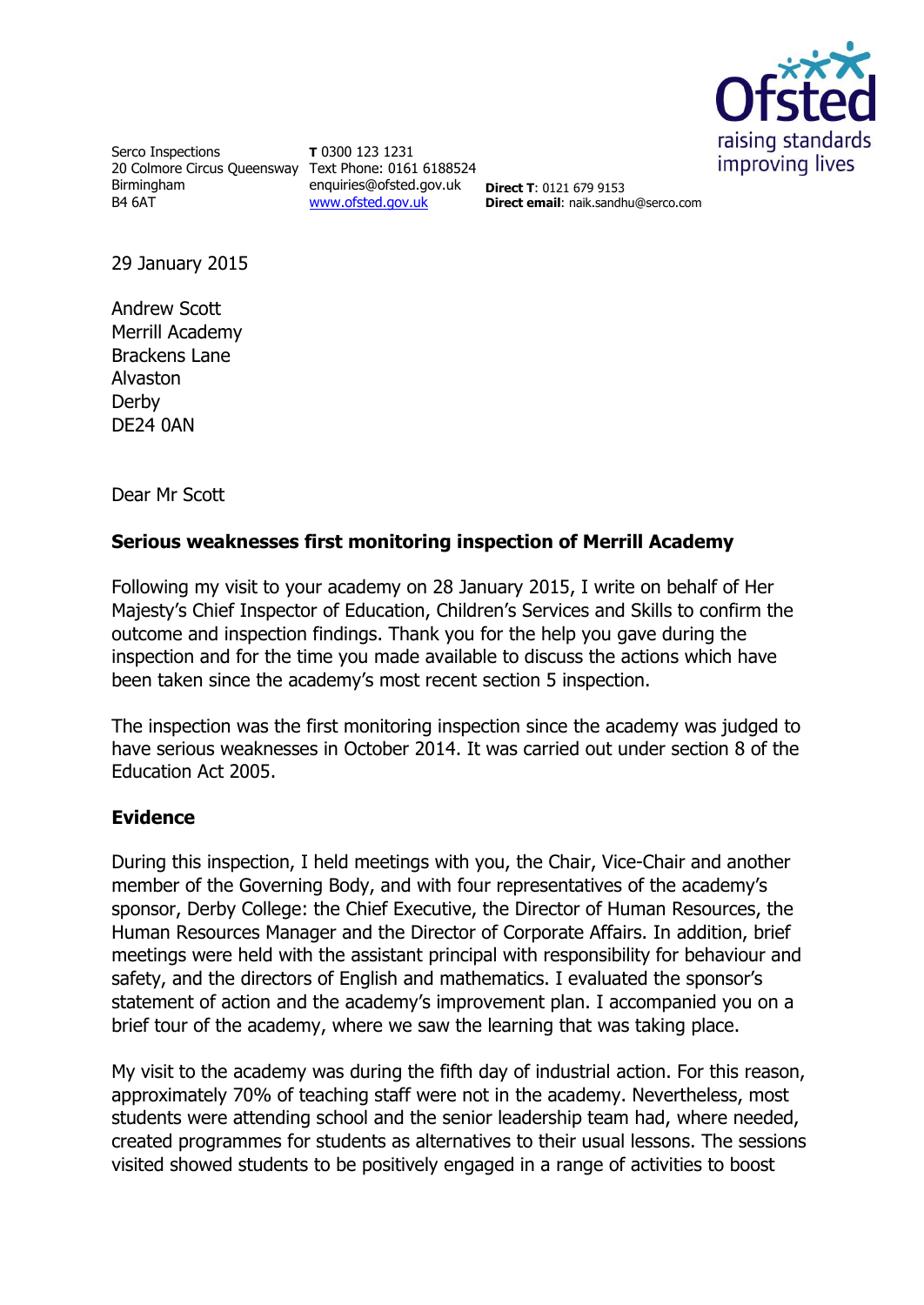

their studies in English, mathematics and science, as well as motivational workshops supporting the academy's programmes of careers education, and personal, social and health education.

## **Context**

You have made several appointments since the last inspection. Two teachers in mathematics took up their posts towards the end of the autumn term, including one bilingual teacher who also supports students who speak English as an additional language. New appointments in humanities and art took up their posts at the start of this term. There is a new technician for art and physical education (0.8fte). You have created a new team with responsibility for setting up and maintaining the data tracking system. This includes a data manager, his deputy and the examinations officer. You have adjusted the remits of the senior leadership team so that there are clearer lines of responsibility and greater accountability for the key areas of the academy improvement plan. One vice-principal has responsibility for overseeing the regular monitoring and evaluation of the plan.

## **The quality of leadership and management at the school**

You have responded rapidly and are addressing effectively the areas for improvement identified in the last inspection report. You have been supported well by the governing body and the sponsors.

All governors are linked to key areas of the leadership of the academy. For example, the Chair takes a specific interest in behaviour, attendance and safety. The governors have deepened their understanding of the priorities for the academy. They are able to play an active and challenging role in the monitoring of progress. The external review of the use of pupil premium has not yet taken place and is due to be carried out in March 2015. In the meantime, an internal review was completed by the vice-principal as a matter of urgency. As a result of changes made in response to this review, governors now have better oversight of the use of the pupil premium and its impact. They can demonstrate an understanding of the uptake and effectiveness of interventions and opportunities funded by pupil premium.

Sponsors and governors provide an appropriate balance of practical support, mentoring, guidance and challenge for the comparatively new leadership team. There is a clear sense of partnership with sponsors and governors. There are close collaborative links between the governing body and sponsors. These are enhanced because the sponsor's Director of Corporate Affairs is now the Chair of the Governing Body. She now spends one day a week in the academy and is in regular contact with you. The sponsors draw upon areas of expertise across their organisation to support the academy. For example, the sponsor's Group Teaching and Learning Director is a key link for the leadership team in addressing areas for improvement in the quality of teaching and learning. Mentoring facilitated by the sponsor has developed skills and knowledge across middle and senior leadership.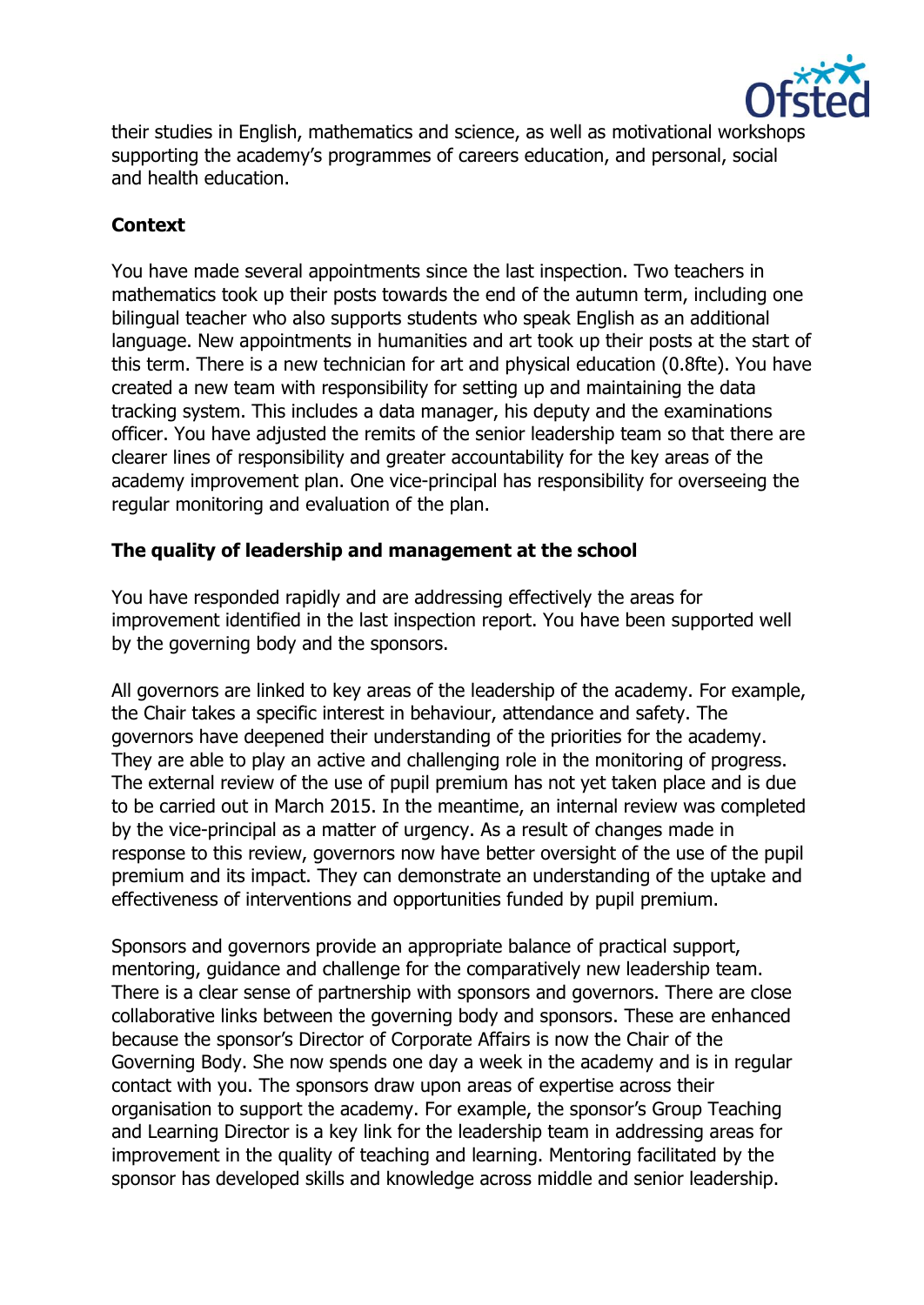

The sponsor's human resources manager attends meetings of the senior leadership team and works with middle leaders to develop their skills in tackling areas for development within their teams.

Improved systems for tracking the progress students make have been put in place by the academy's new data team. The directors of English and mathematics can demonstrate their careful analysis of regular assessments, and they hold members of their teams to account when underachievement is identified. Additional support is put in place for individual students where appropriate. In order to inform planning and focus revision, the directors of English and mathematics use the same system to identify topics and styles of assessment in which students do less well. The analysis of the progress of different groups is integrated into the tracking system and there is now a clear expectation that all classroom teachers use this in their planning as a matter of routine. At this early stage, not all teachers are meeting this expectation.

The vice-principal with responsibility for behaviour and safety uses data to improve provision. He carries out a close analysis of patterns of incidence of disruptions to learning due to poor behaviour. As a consequence, senior leaders have put support in place for both students and teachers. This has led to significant reductions in 'call outs', when senior leaders are requested to support behaviour management in lessons.

You have rewritten the academy improvement plan following the last inspection and it now includes clear success measures. Both the academy improvement plan and the statement of action make reference to each area for improvement identified in the last inspection report. For each area of improvement, there are details of actions to be taken, the reasons for these actions and the ways in which the outcomes of these actions will be measured. The timeframes for implementation reflect your focus on rapid improvement. There are regular and frequent dates identified for review and evaluation against measurable success criteria. Target dates for interim review are appropriately spread. While the statement of action originally included reference to communications with parents for some sections, this is now more clearly stated, following recent work reviewing the statement of action with the local authority.

The following amendments would make the academy development plan and the statement of action more compatible:

- direct cross-reference from the improvement plan to the statement of action for ready access to the relevant, more precise success criteria contained in the statement of action
- $\blacksquare$  explicit detail on how and when parents will receive communications about each area covered in the statement of the action
- highlighting the areas for improvement from the last inspection that are now integral to the academy improvement plan.